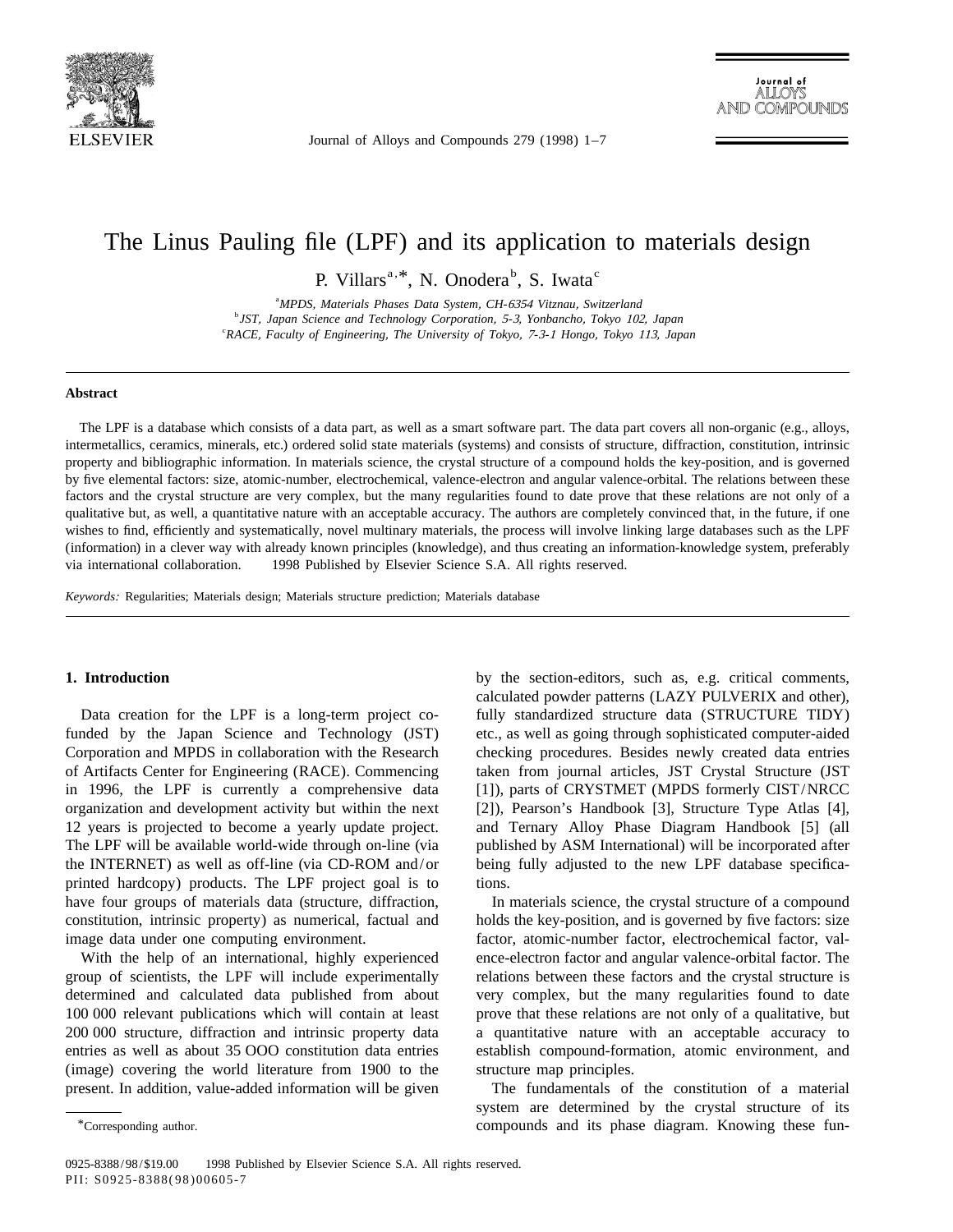damentals enable scientists to solve many problems in experimentalist together with easy access to experimental materials science, and therefore it is important to have easy determined data in LPF or other major database forms, as access to the experimentally determined data, especially well as access to the envisioned information-knowledge the experimental work to determine such information is system, will very much help to coordinate world research very time- and cost-intensive. activities. Furthermore, the availability of data would

with respect to the number of systems investigated, the probability of investigating the most promising systems grouped according to binary, ternary, and quaternary first, and avoid investigating new material systems in a systems, a shift in the ongoing research from binary to random statistical sequence. ternary and quaternary systems is clearly seen. The research field of multinary systems is a huge field for potential novel materials with optimized known physical **2. Strategy for discovery of factors governing crystal** properties (e.g. tP68 BFe14Nd2-type permanent magnets **structure** and high temperature superconductors) as well as 'new'

physical properties, as the recent past has proven with the<br>
quasierystial,<br>
The trend in moving from binaries to ternary and<br>
quasierystials. The trend in moving from binaries to ternary and<br>
quasierystials tructures whi

practicable way to go is, with the help of the robust binary<br>database, to find regularities, such as laws, rules, principles, factors, tendencies, and patterns valid within the<br>binaries, and then to extend these to the ter quaternaries in such a way that the binaries and multinaries<br>can be treated together; otherwise the regularities would be<br>based on too few data sets and therefore would not be<br>tractured by AN], we have electronic calculati trustworthy. In addition, the regularities should show an accuracy clearly above randomness to be of practical use. To increase the efficiency in the successful search for Some 35 years later Chelikowsky [7] wrote, in an excellent 'new' compounds the main efforts should be directed review, the following: 'new' compounds, the main efforts should be directed towards creating an internationally accessible informationknowledge system incorporating all data-bases (experimen- *Although the interactions in compounds are well under*tally determined facts) as well as generally valid principles *stood*, *it is not an easy task to evaluate the total energy* and the 'highest-quality' regularities (knowledge), and thus of solids, even at absolute zero. As the energy of an creating a workbench in materials science having suitable isolated atom is in the order of about  $10^6$  eV interoperability with other systems of different scopes, *cohesive energy only in the order of about* 1–10 *eV*/

Looking at the research activities in the last 20 years, reduce the number of duplicative efforts as well as increase

functions, etc.<br>The combination of the experience and intuition of the *part in*  $10^6$ , *or better*.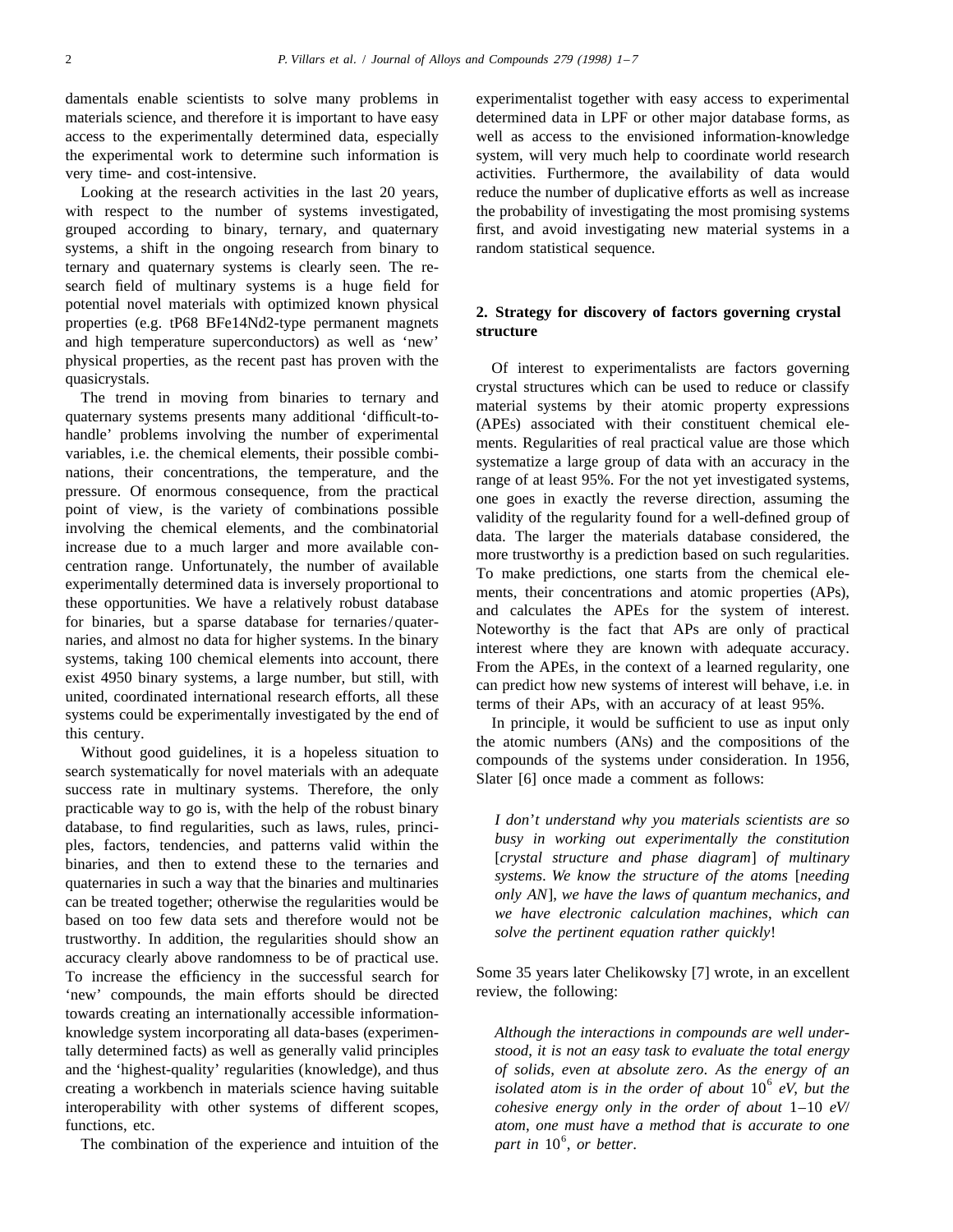The other fact that greatly complicates evaluating the cohesive energy by theoretical methods is the number of particles involved. Given that a macroscopic solid may contain  $10^{23}$  nuclei and electrons, it is impossible to determine the total energy of the crystal structure without some approximations. Within the last 15 years, two advances have made it possible to predict the cohesive energy of solids by numerical solutions of the quantummechanical equations of motion, i.e. solving the Schrodinger equation via the invention of high-speed supercomputers and the device of one-electron potentials, which greatly simplifies many-body interactions.

The accuracy of these computations is usually not at the same level as experiments. Nonetheless, it is now possible, for chemical elements and simple compounds, to predict whether a given crystal structure is most stable at 0 K and 1 atm. We have to stress that the crystal structure, as expressed using structure types or prototypes, which from<br>
Pearson's Desk Edition by Villars [8] we know of at least<br>
4000 different ones exist, have to be given as input for<br>
the neidal elements are ordered by increasing 4000 different ones exist, have to be given as input for first-principles calculations for each potential compound. group is ordered by increasing quantum number. This special atomic-<br>Assuming that a potential compound crystallizes in one of number (AN) scale was used instead of Assuming that a potential compound crystallizes in one of<br>the 4000 known crystal structures and knowing its nominal<br>stoichiometry, AB, AB<sub>2</sub>, etc., may still, in some cases,<br>stoichiometry, AB, AB<sub>2</sub>, etc., may still, in so require a few hundred first-principles calculations for each factors (groups), only the appearance of the pattern changes. potential compound. Even with supercomputers, this is not yet computationally tractable. But the larger problem is the calculation accuracy of the cohesive energies for those few quantum number. This special 'AN' scale was used instead hundred atoms, whose differences would need be in the of a linearly increasing AN scale because it gives units of range of one part in  $10<sup>9</sup>$  to determine the most stable comparable size for distance between atoms wi crystal structure. group as well as along any period. The scale chosen for

that one cannot expect that within the next decade the of course; only the appearance of the pattern changes. It constitution (crystal structure and phase diagram) of mul- should be stressed that the equivalence of APs belonging tinary systems will be calculated from first principles. to the same group is of a qualitative, not a quantitative Meanwhile it is therefore sensible to adopt semi-empirical nature. Adherence to one or another of the five factors is approaches, based on experimentally determined data, to very obvious. In Fig. 2 two APs belonging to the same search for reliable regularities. At the moment it is factor plotted against each other, the cohesive energy impossible to start only from the atomic number  $(AN)$ , and versus melting point  $T$  of the chemical elements are thus, it is obvious that one attempt to determine which shown. At a first approximation, a linear dependence may other APs of the chemical elements are needed to describe be seen to exist.The five factors (groups) are: the compound formation behavior and predict other unknown APs. • Size factor

Villars [9] conducted a survey of 53 different APs as a • Atomic-number factor function of the AN (182 variables in all when the different • Cohesive-energy factor methods of determination are taken into account), and it • Electrochemical factor was found that there were only five main factors which are • Valence-electron factor defined below. The results are best appreciated when depicted as AP versus AN plots, as shown in Fig. 1, for the pseudopotential radii *R* (after Zunger [10]) for s, p. and d **3. Atomic environment approach** elements. The f elements have been left out because in most cases only incomplete data are available. In all but a Given the traditional crystal structure definition based on few cases (19 out of 182) very regular symmetric patterns the space-group theory, there exist at least 4000 different were obtained in such plots; this means a regular behavior, crystal structure types or prototypes; this number increases both within a group with increasing quantum number (QN) at a rate of about 4% per year. From the practical point of as well as along a period with increasing AN. In these view, this high number makes it nearly impossible to find



The complexity of the above-mentioned problem shows comparison does not affect the number of factors (groups),

- 
- 
- 
- 
- 

diagrams the chemical elements are ordered by increasing rigorously valid, general regularities within crystal struc-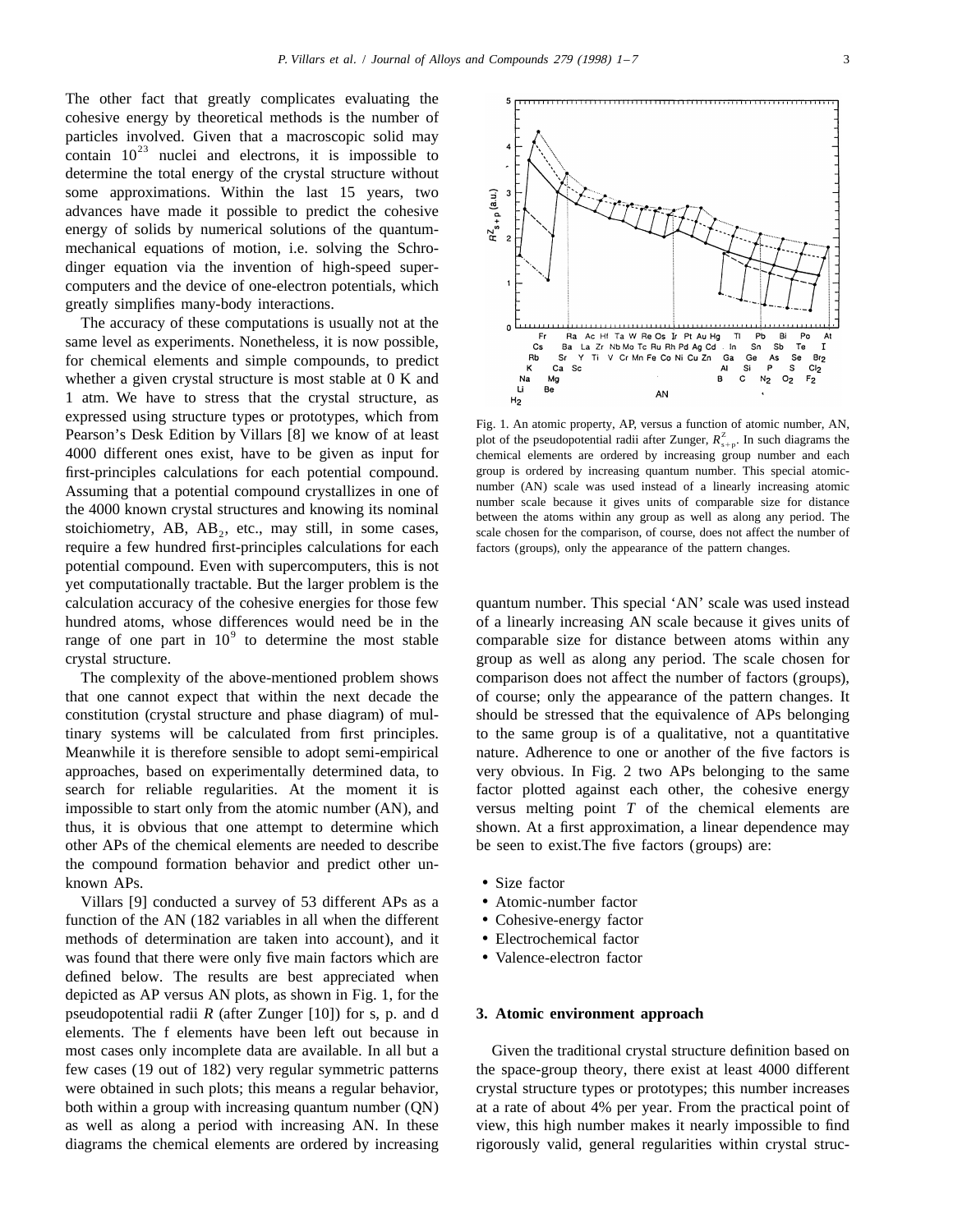

tures. The atomic-environment approach described herein interpenetrating AETs.

important for certain physical properties such as piezoelec- cubic crystal structures is shown. The tetrahedron, octricity and ferroelectricity, but for crystal chemistry they tahedron, cube, icosahedron, cubooctahedron, and rhombic are less important in that minor changes in the position of dodecahedron are strongly preferred within the 14 AETs. the atoms in a crystal structure can often reduce its Preliminary results in the remaining crystal systems indisymmetry, therefore leading to a new mathematical de- cate that all 4000 crystal structures can be described with scription and a 'new' crystal structure. The resulting the addition of less than 20 frequently occurring AETs, and deformation of the atomic environment (AE) (for the cases 40–60 rarely occurring AETs. This enables us to reduce

where those atoms form a convex polyhedron, this is also called the coordination polyhedron), however, is often negligible, so that the AE does not change significantly.

The aim of the AE concept is to define the AB as clearly as possible, so that we will ultimately be able to group these environments into distinct atomic environment types (AETs). With the help of the maximum-gap rule after Brunner and Schwarzenbach [11], we define the AEs. All interatomic distances (*d*) between a central atom and its neighbors are plotted in a histogram as shown in Fig. 3(a). The height of the bars is proportional to the number of neighbors (*n*), and it is convenient to express all distances (*d*) relative to the shortest distance  $(d_{\min})$ . In most cases a clear gap is revealed, as can be seen in Fig. 3(b) for *cF*4 Cu crystal structure. For cases where no clear gap is revealed, clearly defined rules are given in Daams and Villars [12]. It is important to stress that the method for Fig. 2. Plot for the chemical elements of the relationship of two atomic<br>properties, APs, belonging to the cohesive-energy factor (group), i.e. the 'idealized', distinctly different AETs realized in comcohesive energy and melting point *T*. pounds. It is also important to realize that the AETs are not isolated building units, as some crystal structures consist of

drastically reduces the number of distinctly different Daams and Villars [13–15] investigated all cubic, crystal structures by focusing on gross crystal structure rhombohedral, hexagonal and tetragonal intermetallic comfeatures. pounds and found that 14 AETs given in Fig. 4 represent The lattice symmetry and space group of compounds are over 80% of all positions. In Fig. 5 their frequency within



### Cubooctahedron

Fig. 3. (a) A typical example of a next-neighbor histogram and (b) the atomic environment, AE, for a cubooctahedron (12-b). The example is constructed with the atoms before the maximum gap in this histogram for the  $cF4$  Cu crystal structure.  $12^{2.2}$ (c) is the polyhedron code, based on the number of triangles, squares, pentagons, hexagons, etc., that join each other in the different vertices. The code gives the number of equivalent vertices (with the number of faces in the above-mentioned sequence, separated by a period) as an exponent.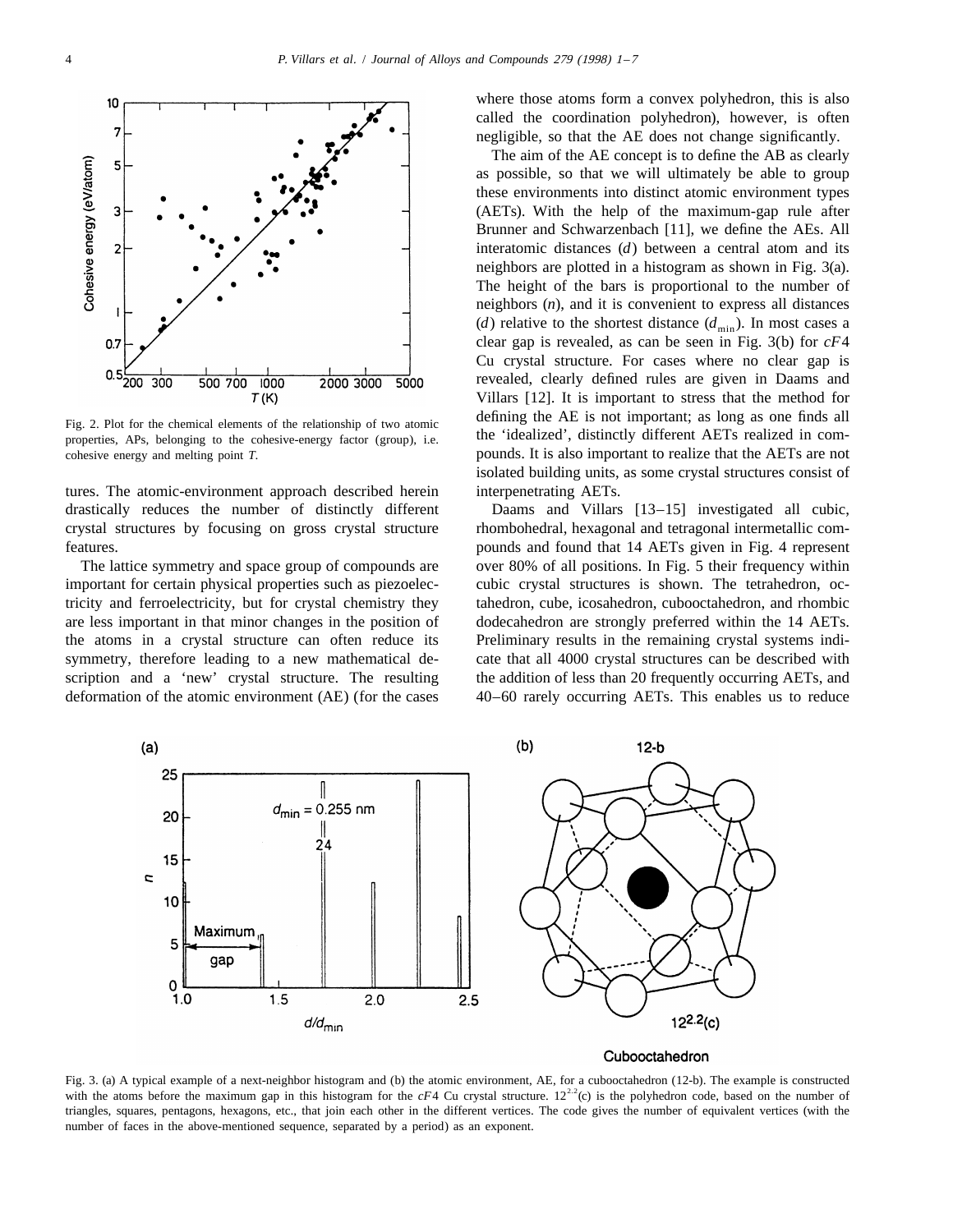

Fig. 4. The 14 most frequently occurring atomic environment types (AETs) with their codens and labels. The label is based on the coordination number and a small letter to differentiate AETs with identical coordination number. The code is based on the number of triangles, squares, pentagons, and hexagons that join each other in the different vertices. The code gives the number of equivalent vertices (with the number of faces of each type, in the above-mentioned sequence, separated by a period) as an exponent.

the 4000 crystal structures to about 400 coordination types, associate this tendency with any one of our five factors. i.e. crystal structures having the same number and kinds of Pettifor [17] has mentioned in a review about structure AETs. The results of this investigation strongly indicate maps an additional factor, which he named the 'Angularthat, in compounds, the short-range order is very dominant, valence-orbital factor'. The AB approach proves the and the long-range order is of much less importance. importance of this factor on a very comprehensive scale.

## **4. Conclusions**

In a comprehensive review  $[16]$  we have tried to  $\bullet$  Atomic-number factor summarize the most outstanding publications on reg- • Electrochemical factor ularities and gave special preference to the ones which • Valence-electron factor included in their investigation large groups of well-defined • Angular-valence-orbital factor data sets, in the range of hundreds to thousands of data sets. With the help of the regularities found semi-empiri- The 'cohesive-energy' appears not to be a factor governing cally within the experimentally established compounds, the crystal structure, but it does govern compound formafour factors are shown to govern crystal structure from the tion, particularly the inability of a compound to form. The initially suggested five factors found with the help of the relations between these factors and the crystal structures AP versus AN plots. When we consider the strong ten- are very complex, but the many regularities found prove dency of the atoms in crystal structures to realize one of that these relations are not only of a qualitative nature, but these 14 different preferred AETs, we were not able to already in many cases exhibit a quantitative nature with an

Finally, we end up with the following five factors governing crystal structures:

- Size factor
- 
- 
- 
-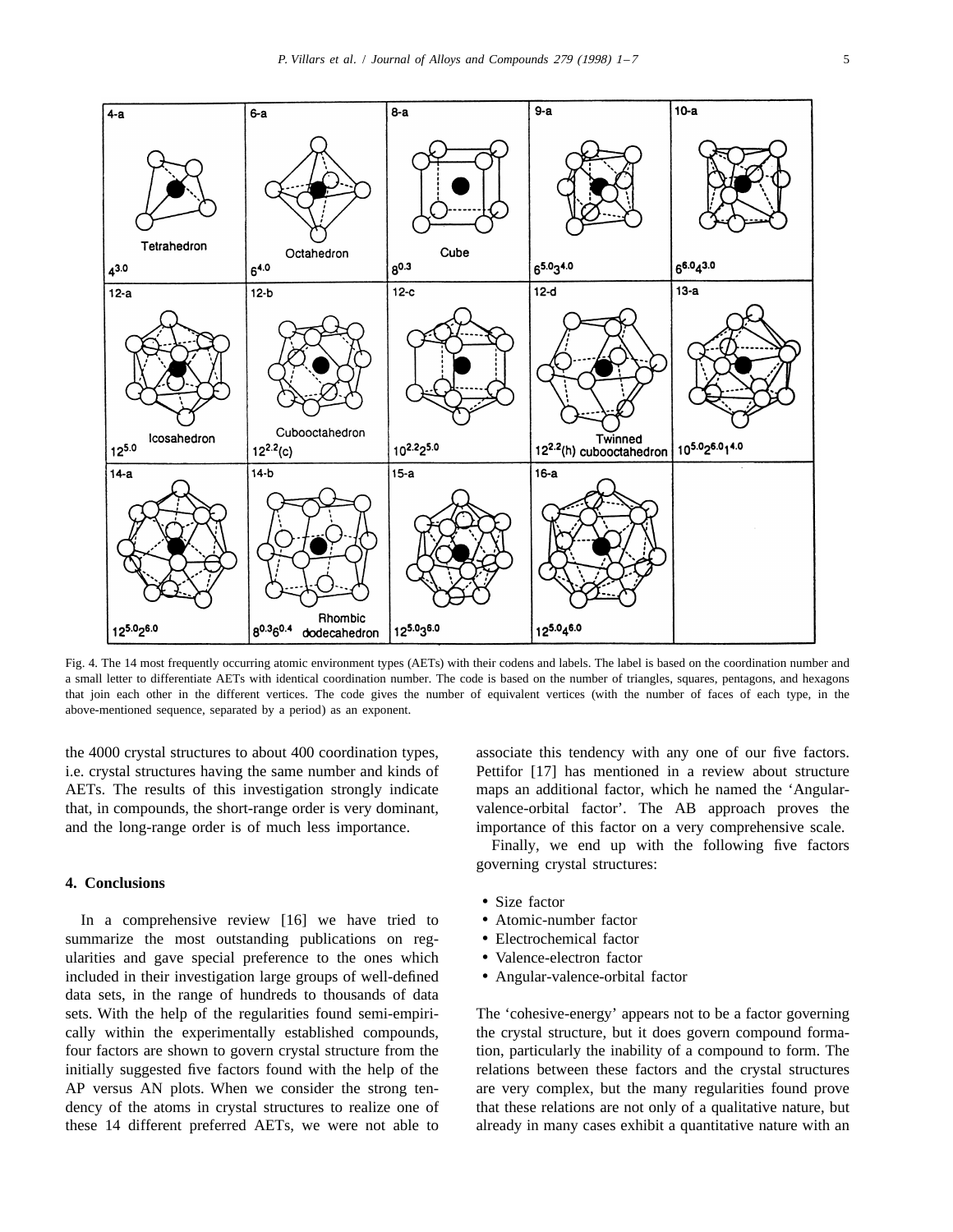

that, if in the future one wishes to find efficiently and plug-ins will need to support various: systematically, novel ternary (multinary) materials, it will only be possible by linking large databases like, e.g. LPF • first-principles modelling and simulation, (information) with known regularities like, e.g. AET • access to the 'highest-quality' regularities approach, which we highlighted in this publication as one  $\bullet$  data-mining/knowledge-discovery methods, and example (knowledge), and thus creating an information- $\bullet$  on-line use real world environments (laboratorie example (knowledge), and thus creating an information-<br>  $\bullet$  on-line use real world environments (laboratories, pro-<br>
knowledge system in a clever way for advances in<br>
duction lines, maintenance etc.) so as to make the materials science. This information-knowledge system system an international 'work' bench. should be continually extended by including newly found<br>'highest-quality' regularities published in the world litera-'highest-quality' regularities published in the world litera- We would like to see the LPF positioned as one of the

- 
- 
- 3. Verification of all regularities against the databases and derivation of an 'accuracy level' for each regularity **References** 4. Reduction of the number of unwanted duplications of
- 
- experimental work<br>
5. Provision of a highly developed tool for the experimen-<br>
talist working in materials science. This tool, together<br>
For the experimen-<br>
For the experimen-<br>
For the experimen-<br>
For the experimen-<br>
For t with the intuition and experience of the scientists, System, CH-6354 Vitznau, Switzerland. should reduce the 'unlimited' large number of potential [3] P. Villars, L.D. Calvert, Pearson's Handbook of Crystallographic systems to a limited though large number of systems Data for Intermetallic Phases, vols. 1-4, ASM systems to a limited, though large, number of systems.<br>The result would be the synthesis of all potential novel als Park, OH, 1991.<br>[4] J.L.C. Daams, P. Villars, J.H.N. van Vucht, Atlas of Crystal probability of success Materials Park, OH, 1991.
- 6. The interaction of the results of first-principles calculations will be very stimulating for the improvement of such an information-knowledge system and vice versa
- 7. Enormous economic benefits to those wishing to maintain their competitiveness in the area. This approach, combined with effective materials processing techniques, should show new results in materials science and engineering.

Savitskii [18] was one of the first to stress the need for information-knowledge systems in materials science. He was also the first [19] to develop, in that context, a database on the physical properties of ternary inorganic phases. Kiselyova [20] uses that database together with cybernetic-statistical methods to develop an informationknowledge system. Zhou et al. [21] developed such a system for retrieval and prediction of binary intermetallic compounds.

The need for an international information-knowledge system has been strongly evident for the last 10 years as most research activities have moved from binaries to Fig. 5. A frequency plot of the 14 most frequently occurring AET's found<br>in 5086 cubic intermetallic compounds.<br>In 5086 cubic intermetallic compounds. ing an internationally accessible information-knowledge system as a workbench with interoperability to all other acceptable accuracy. Forced by the almost unlimited databases of experimental facts. This workbench will need<br>number of available chemical element combinations in to be designed with internet type browser 'plug-ins' for number of available chemical element combinations in to be designed with internet type browser 'plug-ins' for<br>multinary systems, the authors are completely convinced interaction with other knowledge-based systems. These interaction with other knowledge-based systems. These

- 
- $\bullet$  access to the 'highest-quality' regularities (knowledge),
- 
- duction lines, maintenance etc.) so as to make the

major information sources in such an international information-knowledge system, giving future materials sci-1. Refinement of the already known regularities with exact entists a powerful prediction tool. In such an open human definition of their validity and boundary conditions definition of their validity and boundary conditions<br>2. Opportunity to search in a systematic way, with a high<br>probability of success, for regularities until now missed

- 
- [2] CRYSTMET 1997, P. Villars (Ed.), MPDS Materials Phases Data
- 
- materials with desired physical properties with highest Structures for Intermetallic Phases, vols. 1–4, ASM International,